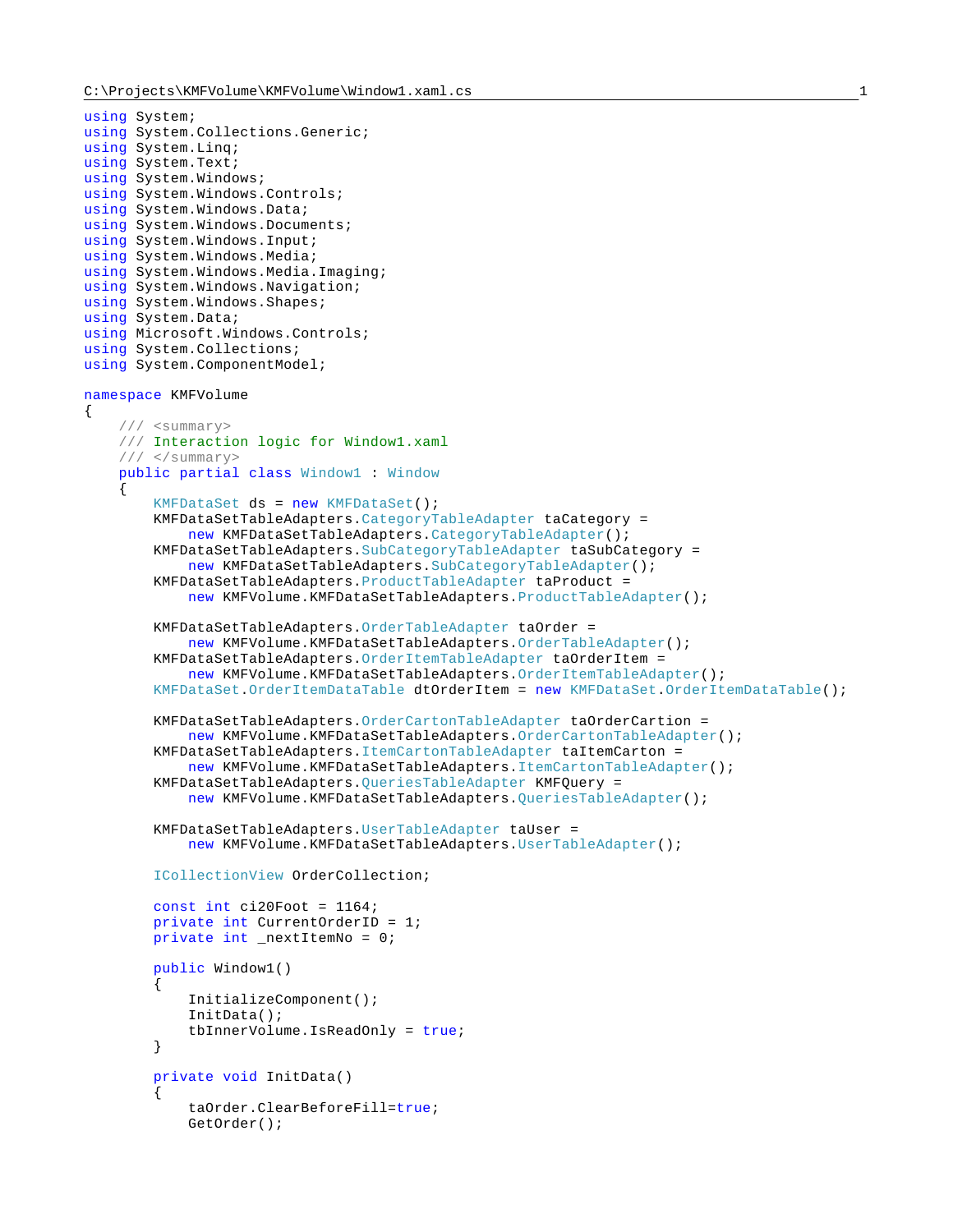```
 dgOrder.SelectedIndex = 0;
            CurrentOrderID = int.Parse(ds.Order.Rows[0]["OrderID"].ToString());
            taUser.Fill(ds.User);
            cbUser.ItemsSource = ds.User;
            //GetOrderItem();
        }
        private void GetOrder()
\{ taOrder.Fill(ds.Order);
            dgOrder.DataContext = ds.Order;
            OrderCollection = CollectionViewSource.GetDefaultView(ds.Order);
            dgOrder.IsSynchronizedWithCurrentItem = true;
        }
        private void GetOrderItem()
\{ taCategory.Fill(ds.Category);
            taSubCategory.Fill(ds.SubCategory);
            taProduct.Fill(ds.Product);
            taOrderItem.FillBy(dtOrderItem, CurrentOrderID);
            ReNumber();
            Grid1.DataContext = ds.Category;
            dgItems.DataContext = dtOrderItem;
           dgItems.CanUserAddRows = false;
            GetCartons(); 
        }
        private void SetItemNo()
\{ if (dtOrderItem.Rows.Count > 0)
\{ _nextItemNo = int.Parse(dtOrderItem.Rows[dtOrderItem.Rows.Count - 1][
                                                                                          K.
   "ItemNo"].ToString());
 }
            else
\{_nextItemNo = 0;<br>}
 }
        }
        private void GetCartons()
\{ taOrderCartion.FillBy(ds.OrderCarton, CurrentOrderID);
            taItemCarton.Fill(ds.ItemCarton);
            dgCarton.DataContext = ds.OrderCarton;
            dgCarton.CanUserAddRows = false;
           tbInnerVolume.Text = KMFQuery.OrderVolume(CurrentOrderID) != null ? KMFQuery. \mathcal{C}OrderVolume(CurrentOrderID).ToString() : "0";
            tbCost.Text = taOrder.OrderCost(CurrentOrderID) != null ? Decimal.Parse
                                                                                          K,
    (taOrder.OrderCost(CurrentOrderID).ToString()).ToString("C") : "$0.00";
        }
        private int NextItemNo()
```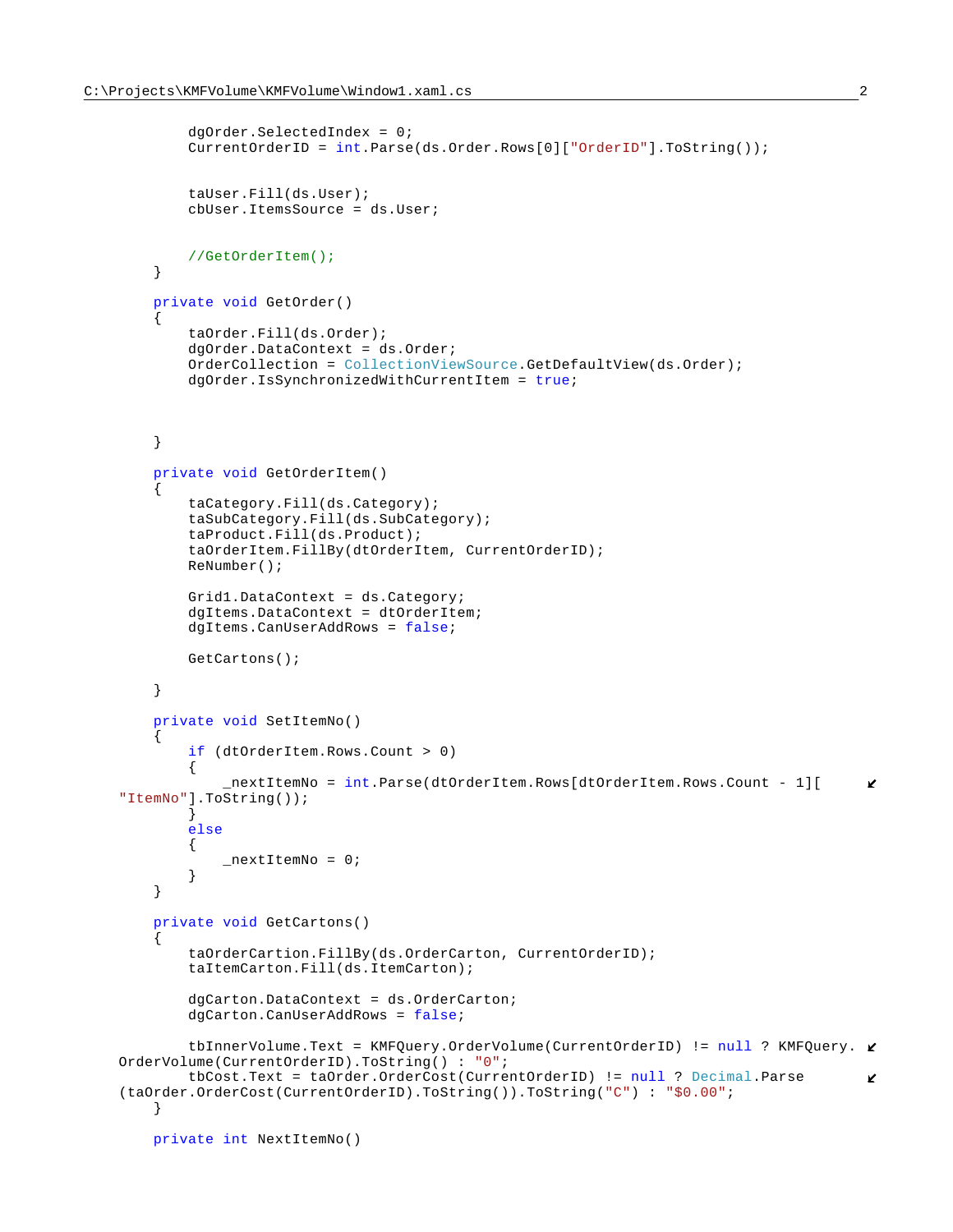{

```
 _nextItemNo ++;
           return _nextItemNo;
        }
        private void ReNumber()
\{int i = 0; foreach (DataRow row in dtOrderItem.Rows)
\{i++;row["ItemNo"] = i;
 }
          nextItemNo = i; }
        private void SetRowInfo(DataRow row, string kmf)
\{ KMFDataSet.ProductDataTable product = new KMFDataSet.ProductDataTable();
           taProduct.FillBy(product,kmf);
           object casepack = string.IsNullOrEmpty(product.Rows[0]["InnerCasePack"].
                                                                                    K
   ToString()) ? product.Rows[0]["MasterCasePack"] : product.Rows[0]["InnerCasePack"];
           if (casepack == null)
\{ throw new Exception("Can not add - there is no for this product");
 }
           if (product.Rows.Count > 0)
\{ row["Quantity"] = casepack;
               row["Cost"] = product.Rows[0]["UnitCost"];
               row["ItemNo"] = NextItemNo();
 }
        }
        private void button1_Click(object sender, RoutedEventArgs e)
\{ lbErr.Content = "";
           DataRow row = dtOrderItem.NewRow();
           row["OrderID"] = CurrentOrderID;
           row["KMF#"] = cbProduct.SelectedValue;
           SetRowInfo(row, cbProduct.SelectedValue.ToString()); 
           dtOrderItem.Rows.Add(row);
           ScrollToEnd(dgItems); 
        }
        private void ScrollToEnd(DataGrid pgrid)
\{ if (pgrid.Items.Count > 0)
\{ var border = VisualTreeHelper.GetChild(pgrid, 0) as Decorator;
               if (border != null)
{
                   var scroll = border.Child as ScrollViewer;
                   if (scroll != null) scroll.ScrollToEnd();
 }
 }
```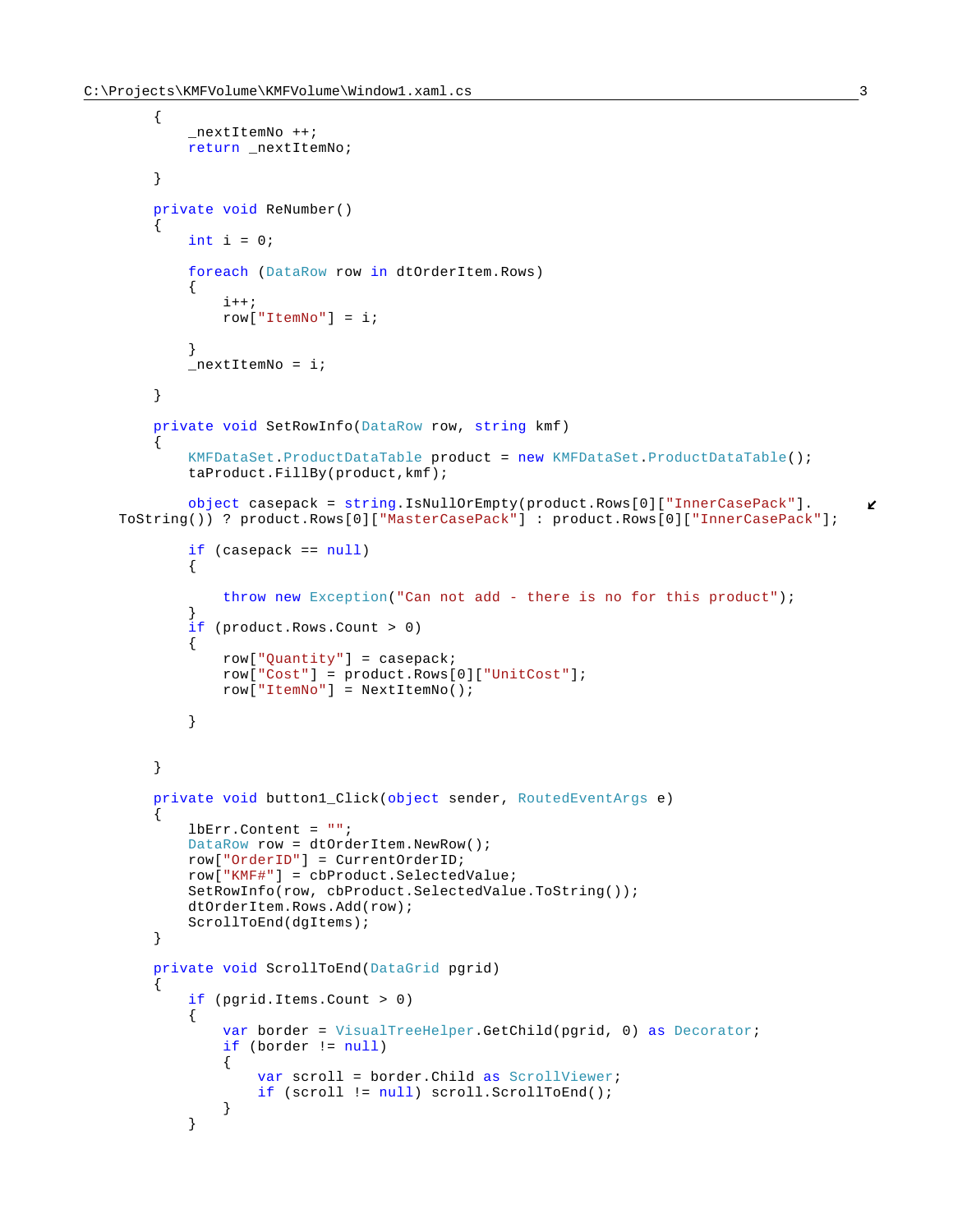```
 }
        private void button2_Click(object sender, RoutedEventArgs e)
        {
           try
\{ taOrderItem.Update(dtOrderItem);
               GetCartons();
              ScrollToEnd(dgCarton);
               lbErr.Content = "Record Saved";
               lbErr.Foreground = Brushes.Red;
 }
           catch (Exception E)
\{ MessageBox.Show(E.Message);
 }
        }
        private void Contains_Click(object sender, RoutedEventArgs e)
\{ DataRowView obj = ((FrameworkElement)sender).DataContext as DataRowView;
           int _containerid = int.Parse(obj["OrderCartonID"].ToString());
           ContainerContents fcontents = new ContainerContents(_containerid);
           fcontents.ShowDialog();
        }
        private void Delete_Click(object sender, RoutedEventArgs e)
\{ DataRowView obj = ((FrameworkElement)sender).DataContext as DataRowView;
           obj.Delete();
        }
        private void tcKMF_SelectionChanged(object sender, SelectionChangedEventArgs e)
\{ if ((sender is TabControl) && (e.OriginalSource is TabControl))
\{ if (CurrentOrderID < 0)
{
                   tcKMF.SelectedIndex = 0;
                   e.Handled = true;
 }
               if (tcKMF.SelectedIndex > 0)
{
                   SaveOrder();
                  GetOrderItem();
 }
              e.Handled = true;
 }
        }
        private void dgOrder_SelectedCellsChanged(object sender, 
                                                                                   V.
   SelectedCellsChangedEventArgs e)
        {
           DataRowView rview = ((FrameworkElement)sender as DataGrid).CurrentItem as
                                                                                   K.
   DataRowView;
           if (rview != null)
\{ CurrentOrderID = int.Parse(rview["OrderID"].ToString());
 }
            // an alternative way
           if (OrderCollection != null)
```